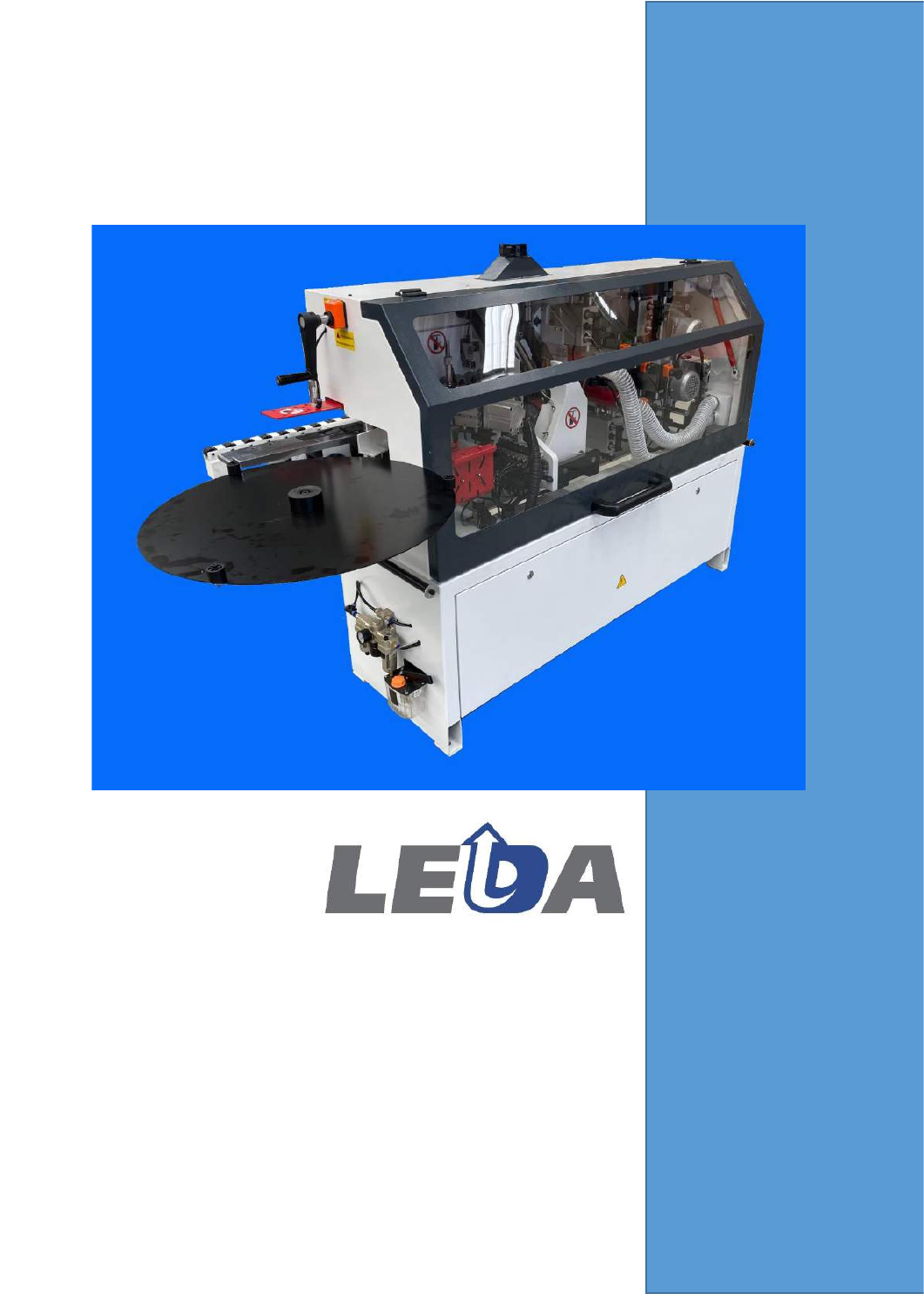



# Our LEDA Edgebander is extremely compact, easy to set up and use and outstanding value.

#### **Key Features**

- Compact 2420 mm total length x 1080mm wide.
- Full safety covers, windows and interior light
- Convenient control keypad with LED settings
- Digital readouts of all settings
- Reliable feed by padded chain at 9m/min.
- Precise hi-tech guide of cut-off saws
- Buff units to leave excellent finish on top and bottom
- Panel support extends to 600mm.
- Nett weight 590kgs. Welded 1piece frame
- 12-month Warranty

#### **Working Groups**







**www.ledamachinery.com.au**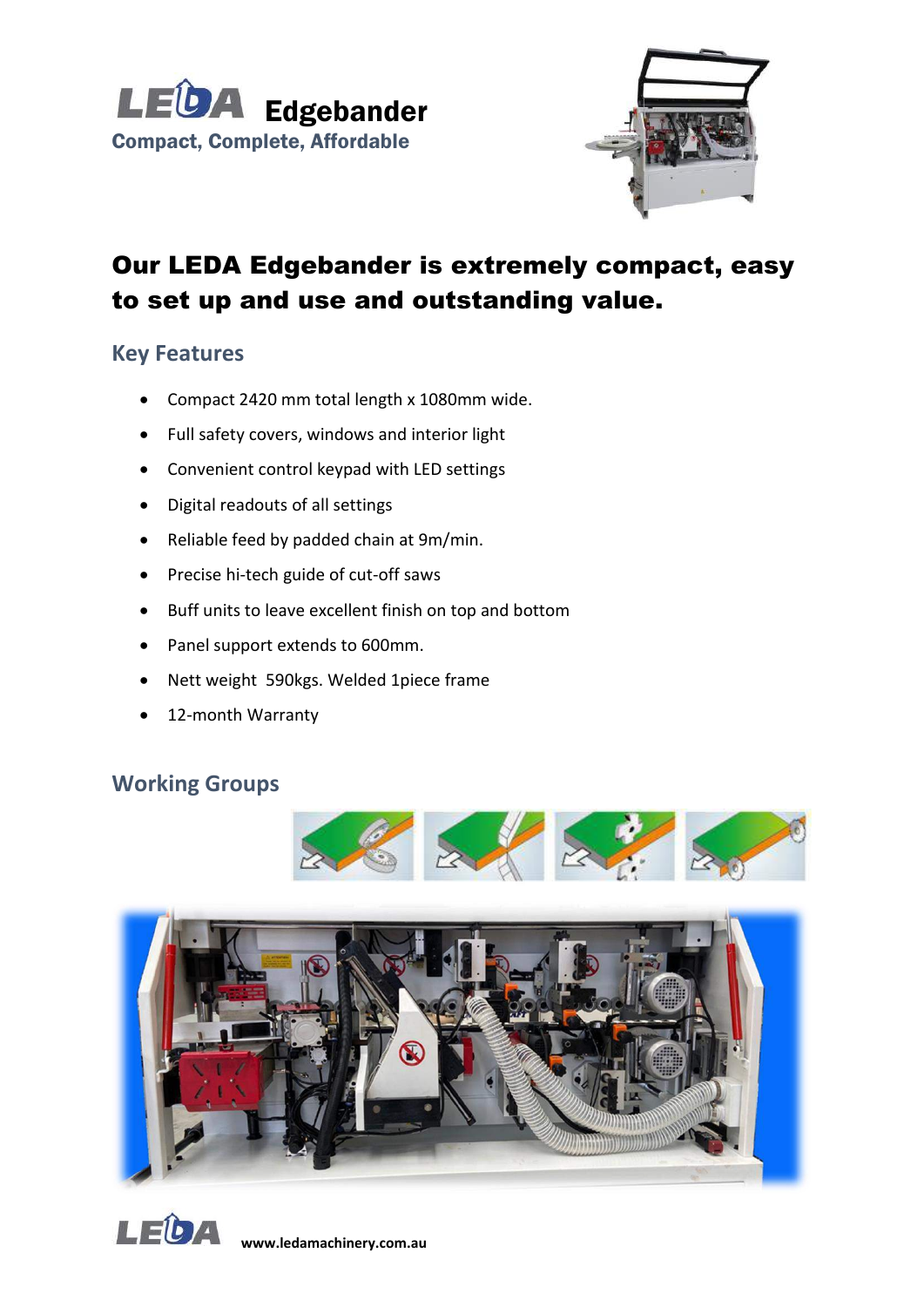

# **DESIGN IN DETAIL**



## **You're in control**

The PLC Control puts everything at your fingertips including actual and set glue temperature. You can adjust the tape allowance and the panel gap and see warnings for low air pressure, glue temp and motor overloading



## **Handles heavy tape coils, 'no problem'**

620mm and solidly mounted - keeps you heaviest coils perfectly aligned and rotating smoothly.





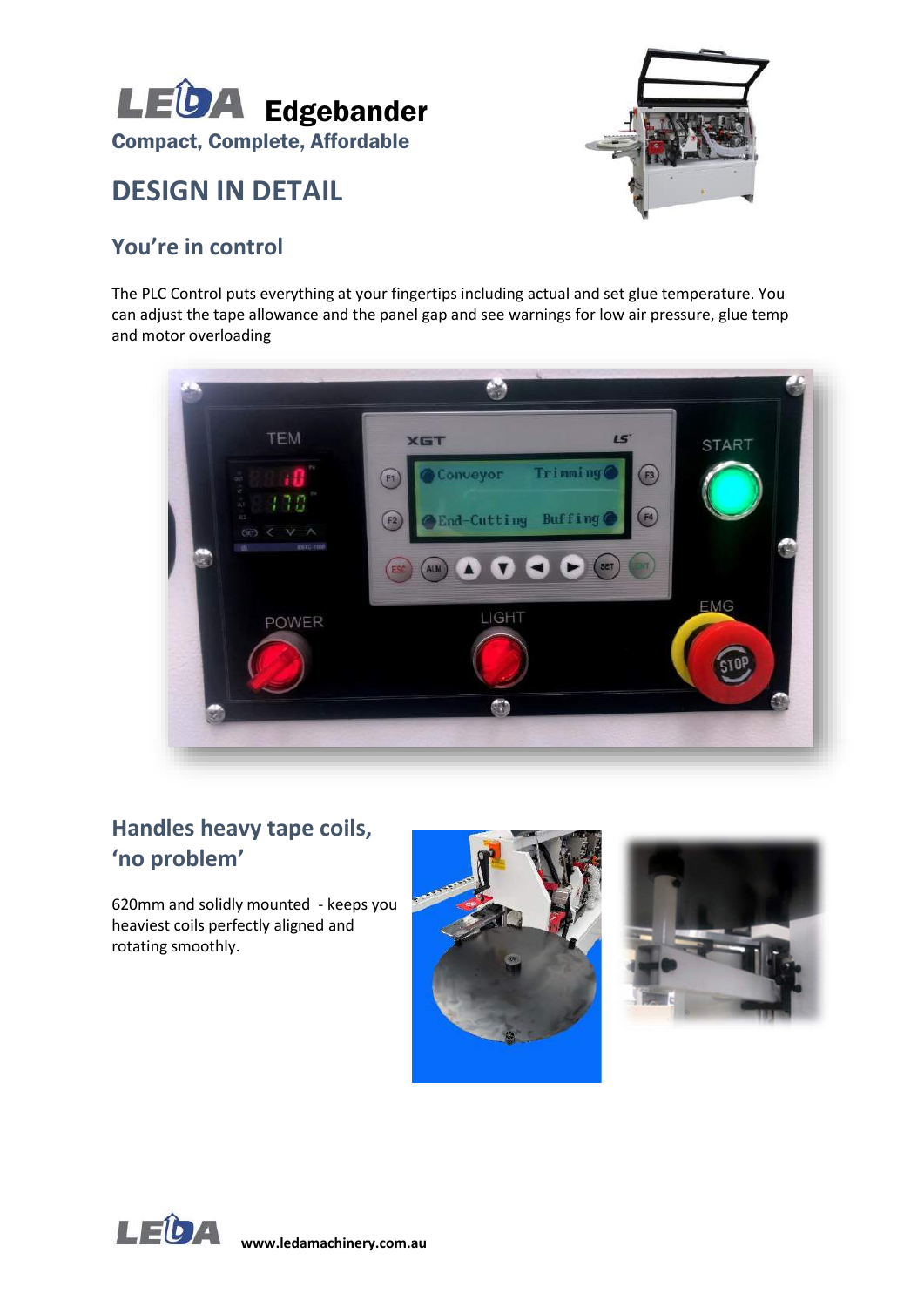



## **Precise tape feed and application**

The heavy-duty pneumatic guillotine easily shears tapes up to 3mm thick

Simple adjustable guides ensure your edges feed smoothly

Twin 70mm steel pneumatic rollers maintain reliable and heavy application pressure

The glue and tape drive rollers are directly linked by drive sprockets (no chains!)







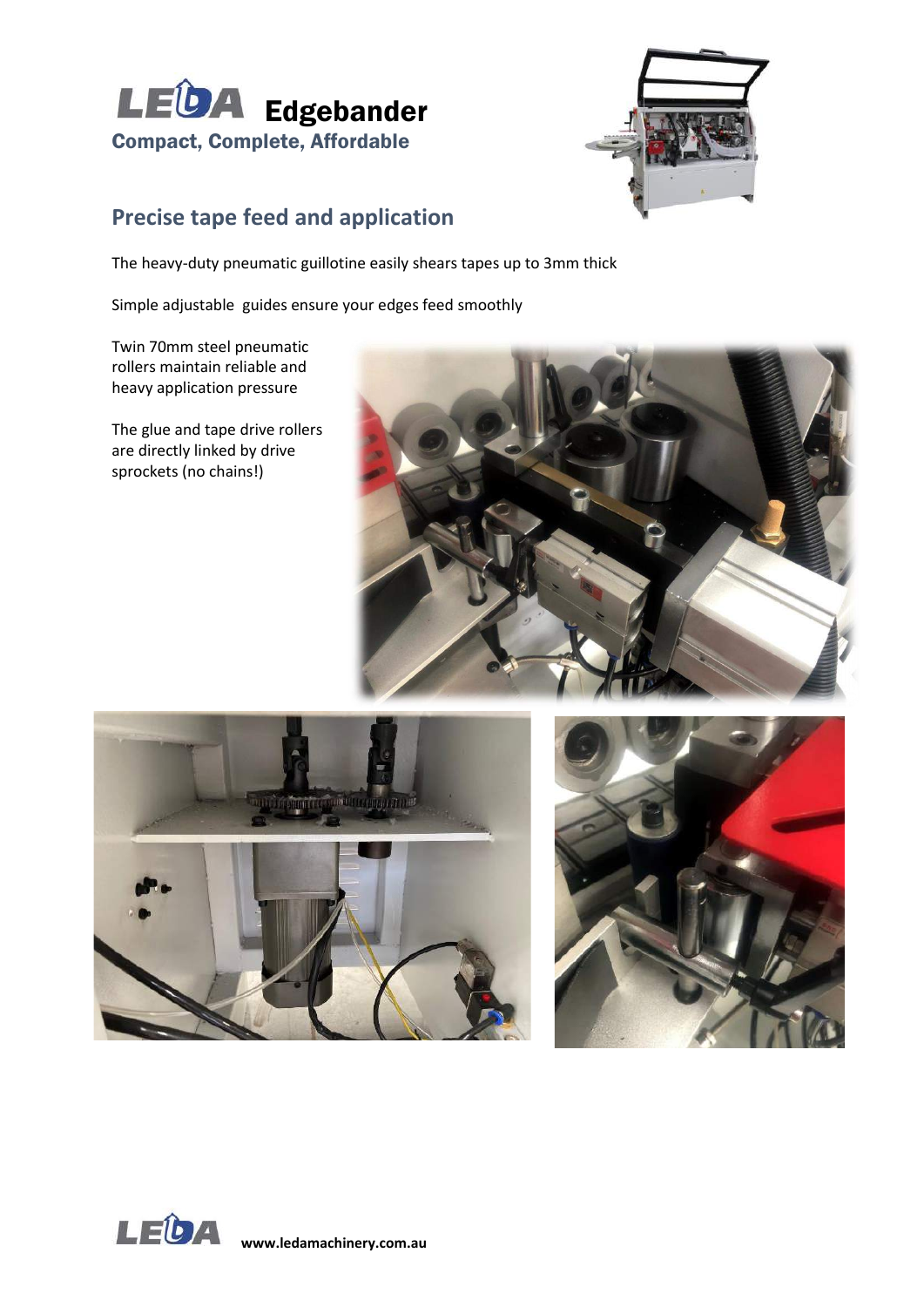

## **Hassle free glue application**

Glue thickness is adjusted by a rotary dial

Multiple elements deliver fast and even glue heating and the large tank is easy to refill

Excess glue is recirculated for a clean and fuss free system.

Teflon coating makes glue removal and tank cleaning easy.





# **Panel feed : Reliable and foolproof**

Simple reliable alignment, support and feeding of panels is built in.

400mm long and 40mm x 20mm thick infeed fence . perfect alignment.

A pneumatic stop prevents a second panel entering too soon after the first. Foolproof!





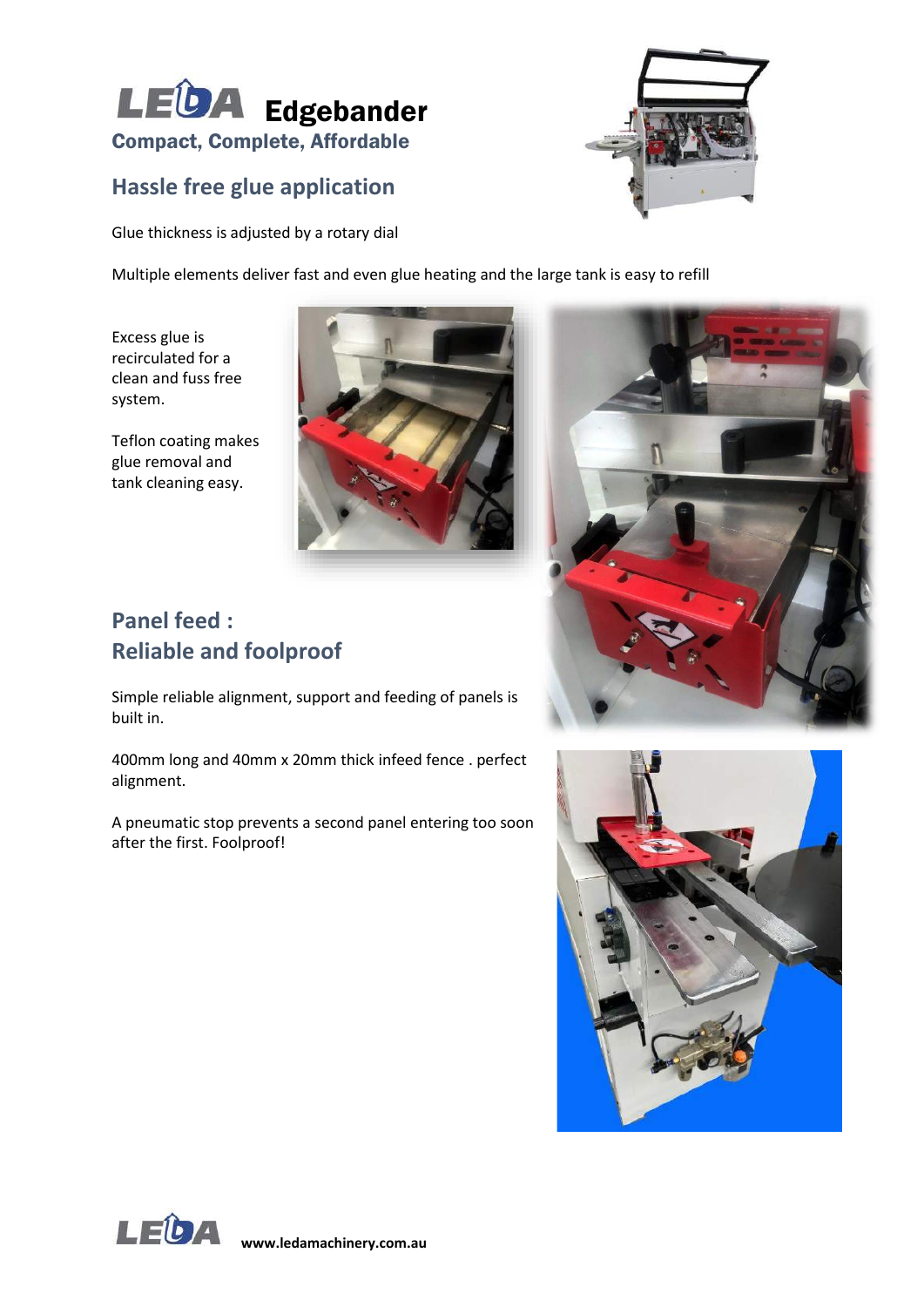



### **Straight and true…**

Setting the feed track height is quick and accurate thanks to the digital readout. Rise and fall via twin 40mm columns in heavy cast mountings

Twin sets of overhead feed rollers are offset – so there is always good panel contact. They are mounted on a 180mm steel plate!





The Feed track runs on square and round guides so it cannot move sideways or tilt under load. Large 70 x 50mm pads secure your panels







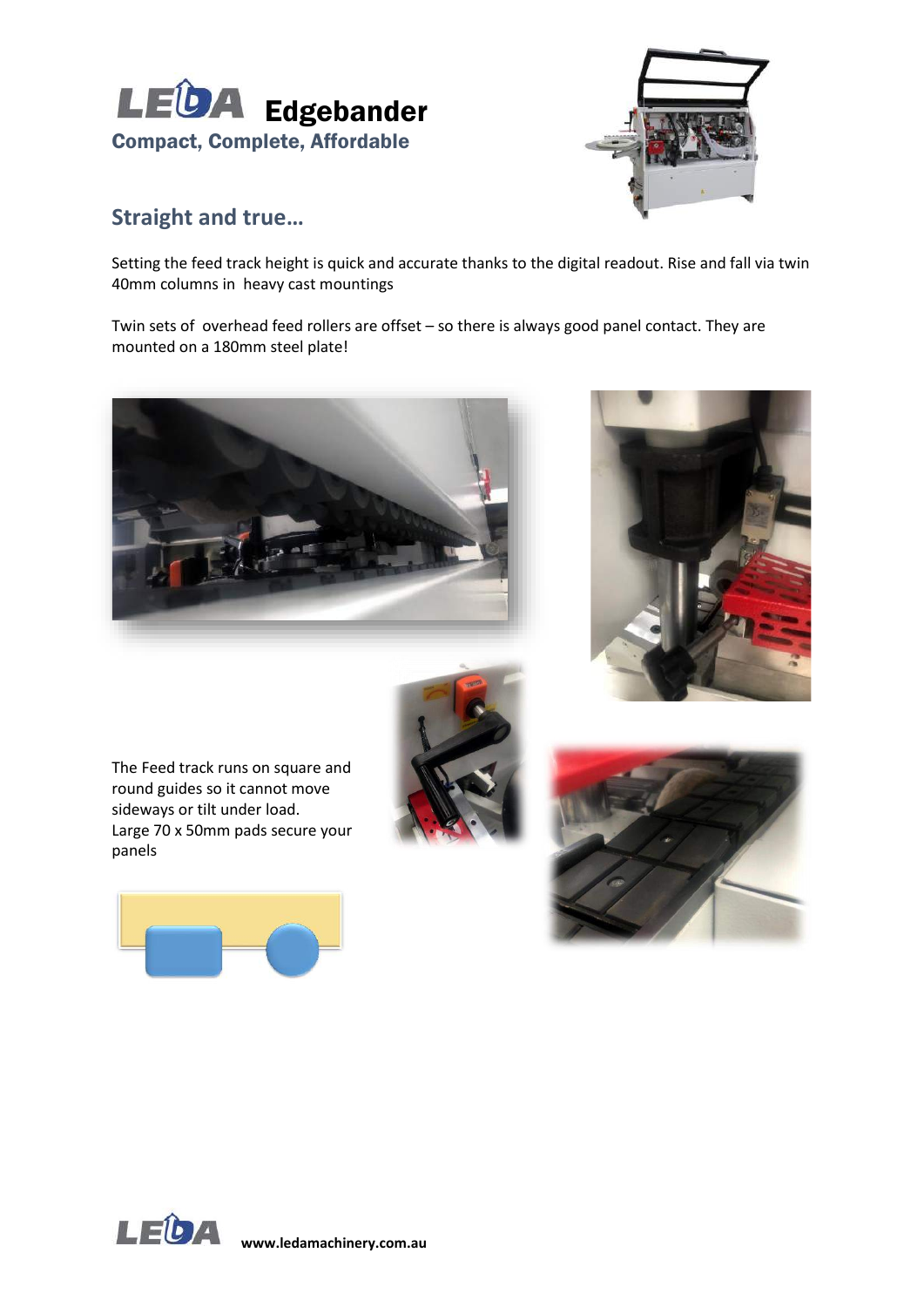



## **Well supported**





**Wherever you look : Well-engineered solid construction**



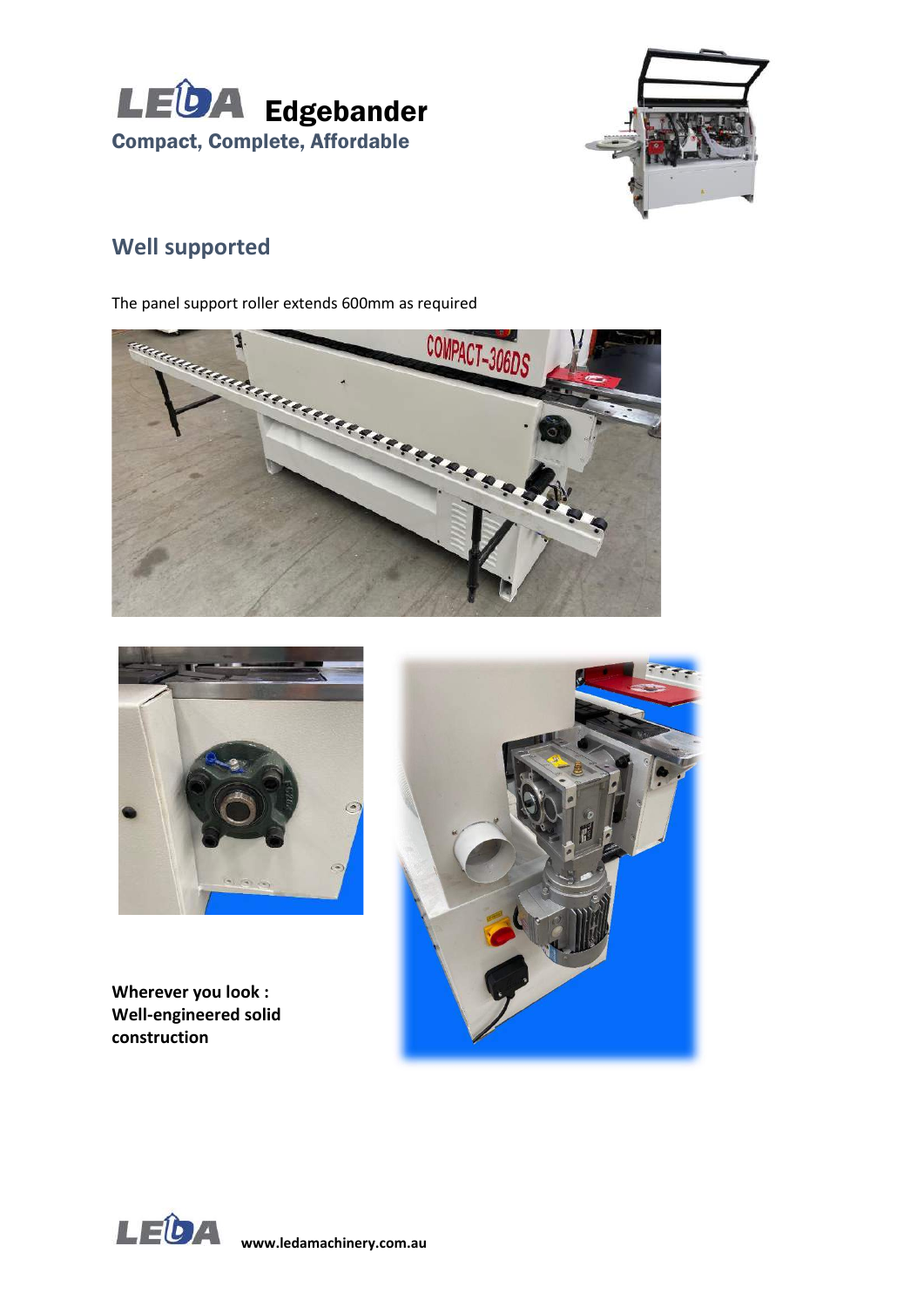



### **End saw – Accurate and simple**

The saw is on a 1-piece casting and travel on a high tech THK guide with external lubrication >perfect cutting results for years.

The 0.37 KW 12,000RPM motor ensures clean, effortless flush end trim









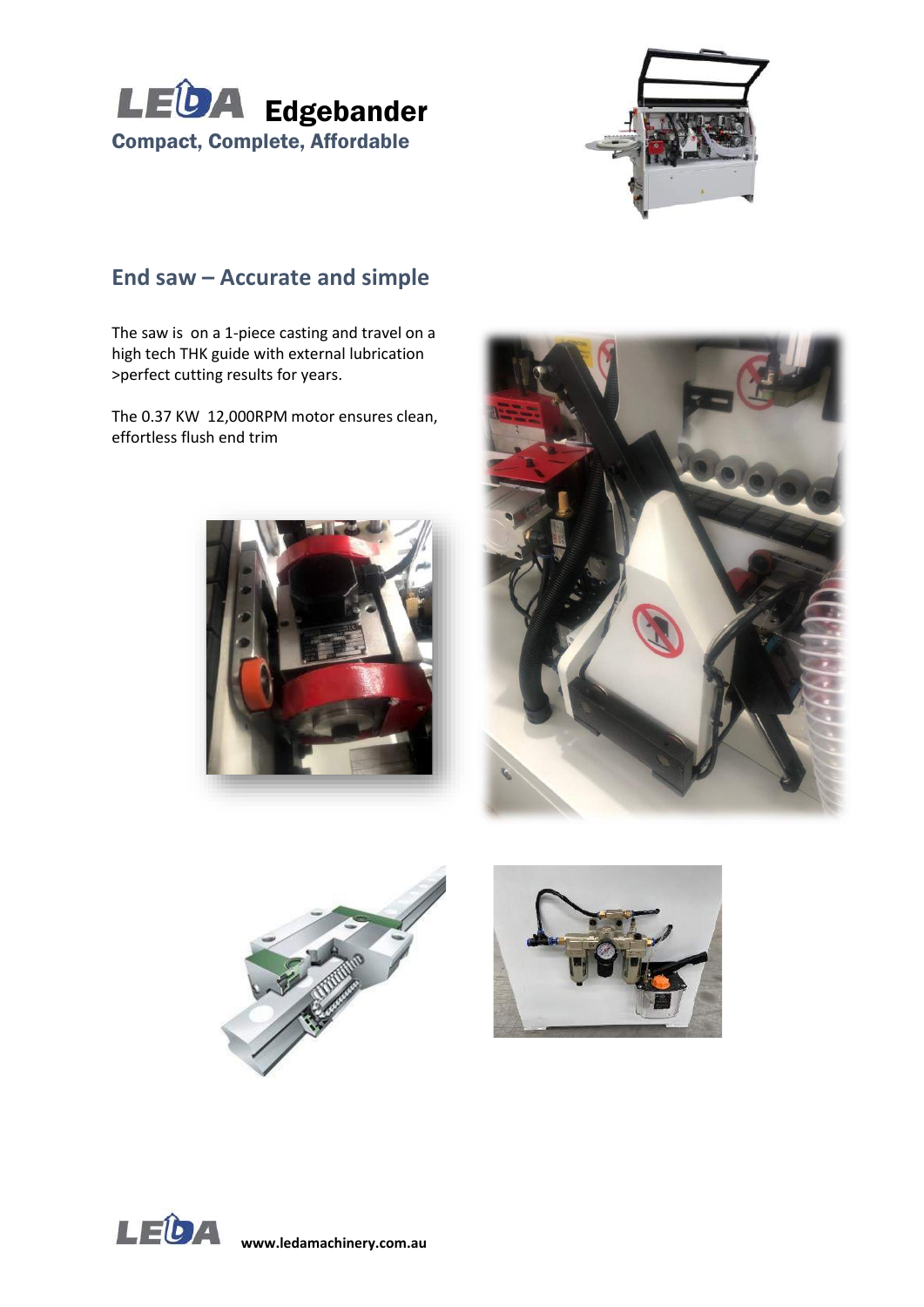



## **Flush and Radius trim 'spot on'**

Solid 160mm diameter copy wheels with precise digital resetting and 6 knife TCT heads > 72,000 cuts per minute so your trimming is clean



Changing from bevel to Radius is quick with the combi 12-degree bevel / 2mm radius cutters.

Twin 0.35kw motors ensure clean trimming of tough tapes. Inverter control saves power while ensuring correct cutter speeds under varying loads



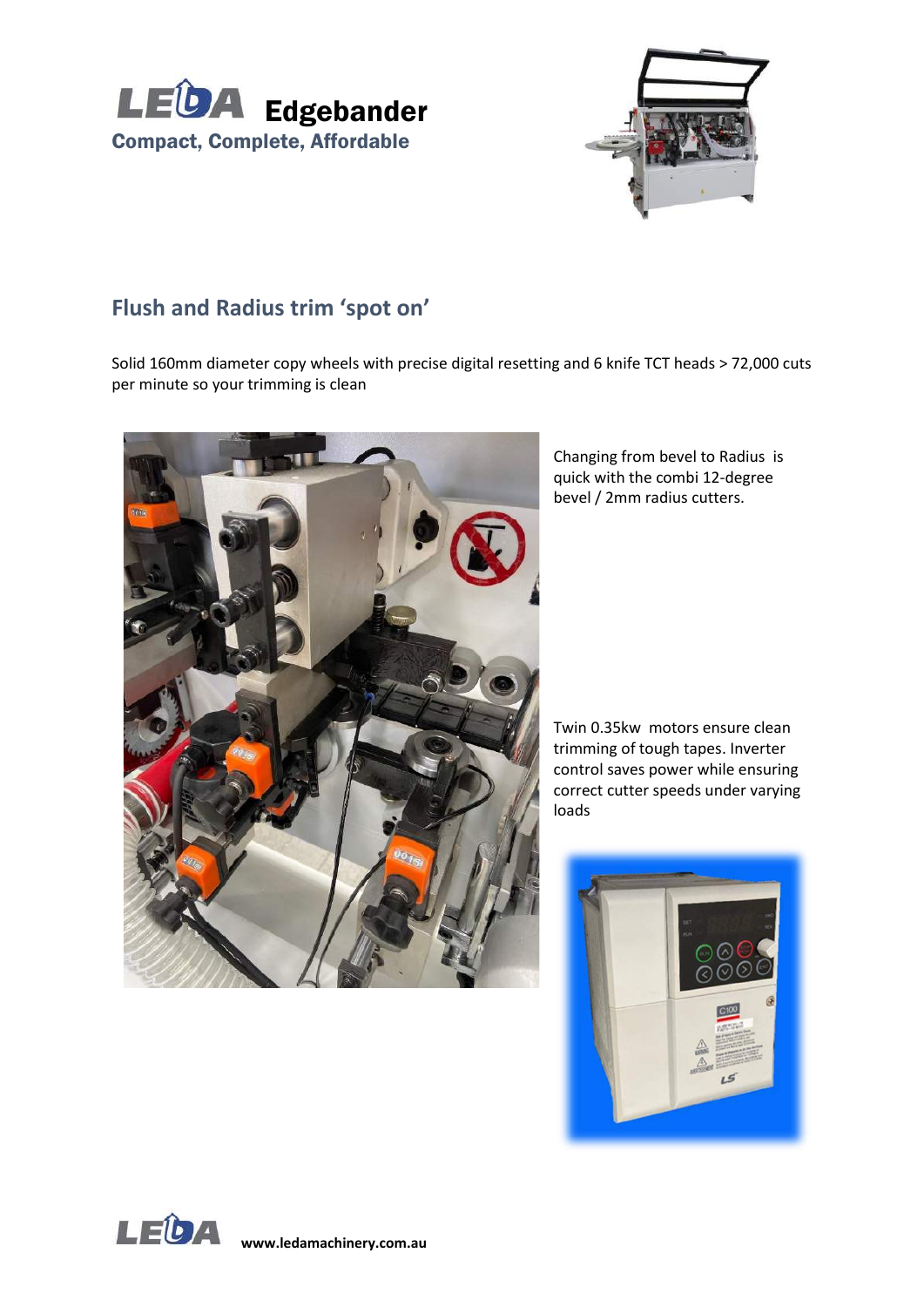



## **Precise scraping : The perfect finish**

TCT scrapers remove the fine knife marks left by rotary cutters.

These trace your panels with Rotary copy wheels not fixed shoes > avoiding scuffing

Fine thread Digital readouts make setting precise





**The final polish**

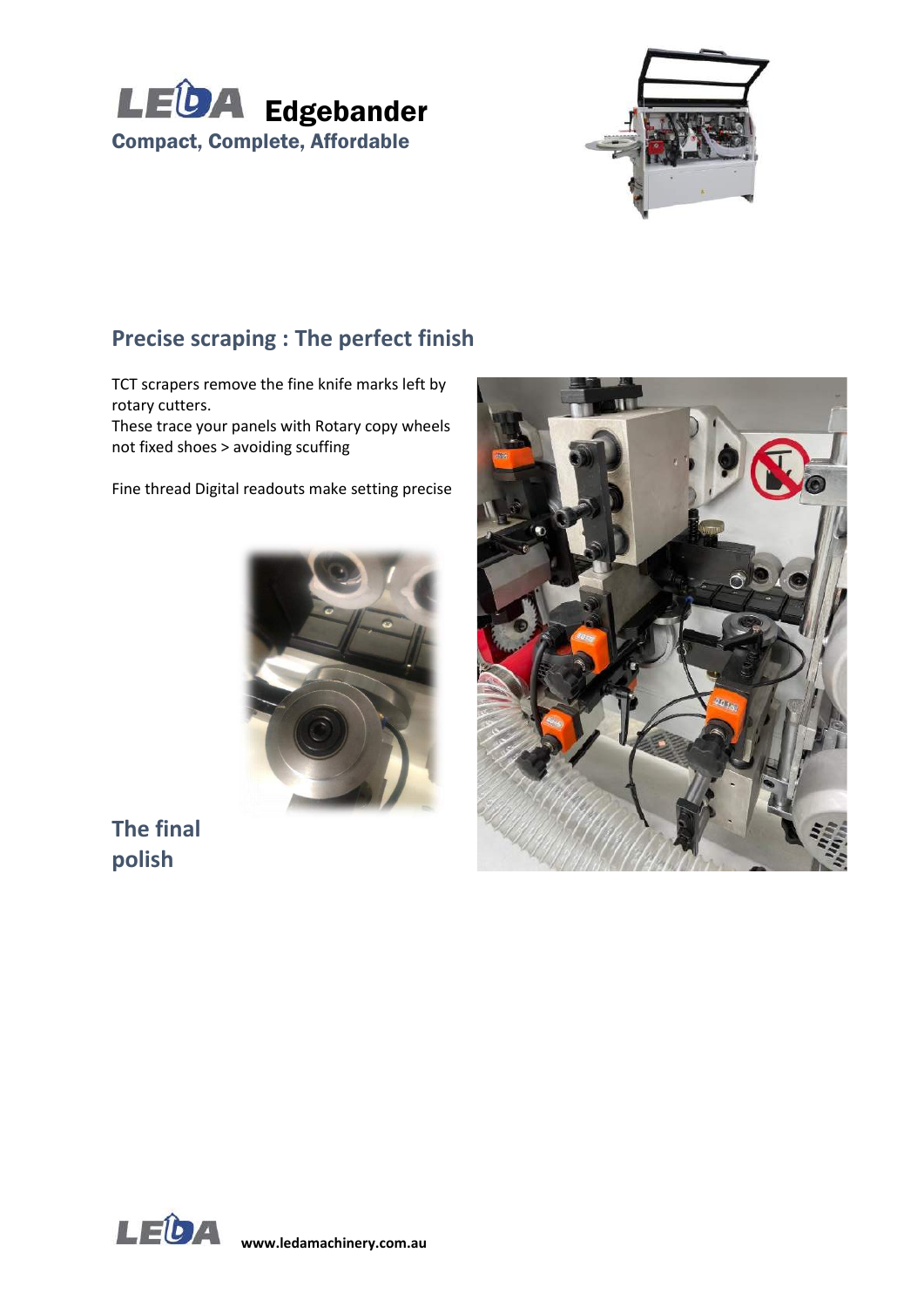

Large 3000rpm buffs are mounted on castings and plate steel to deliver a vibration free finish.

Buffing position is fully adjustable



#### **Keeping things quiet and saving power**

Just 74 dB thanks to solid construction. Total power consumption is a low 4.5kw

The hood is electrically locked for safety. Large windows and interior light allow you to easily keep on eye on things while the machine is working.

There are 2 emergency stop switches and the in-out of the chain feed are particularly well guarded



LEIDA

The large hood gives great access to the work units for setting, maintenance and cleaning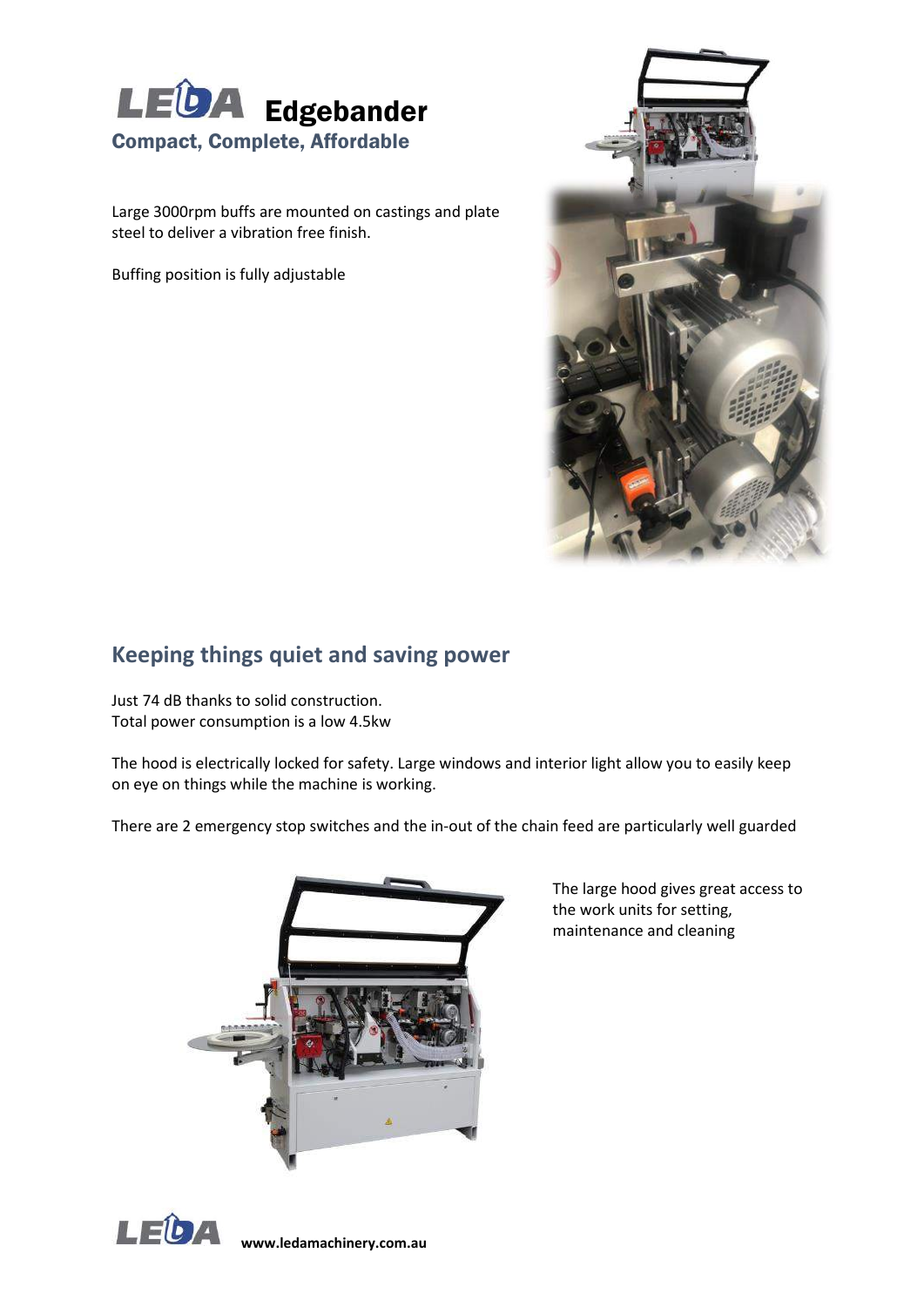



## **Extraction is important**

2 x 100mm connection point reducing installation costs and hassles

Scrapings drop clear via a fulllength chute along the machine frame







- Feed speeds: 9m/min
- Minimum panel width 80mm
- Minimum panel length 120mm
- Panel Thickness 12-45mm
- Dust extraction connection 100mm
- Total power 4.5 KW
- Trimmer power 0.35kw X 2
- End saw 0.37kw
- Buffer power 0.12kw per Buffer
- Worktable height 900mm



**www.ledamachinery.com.au**